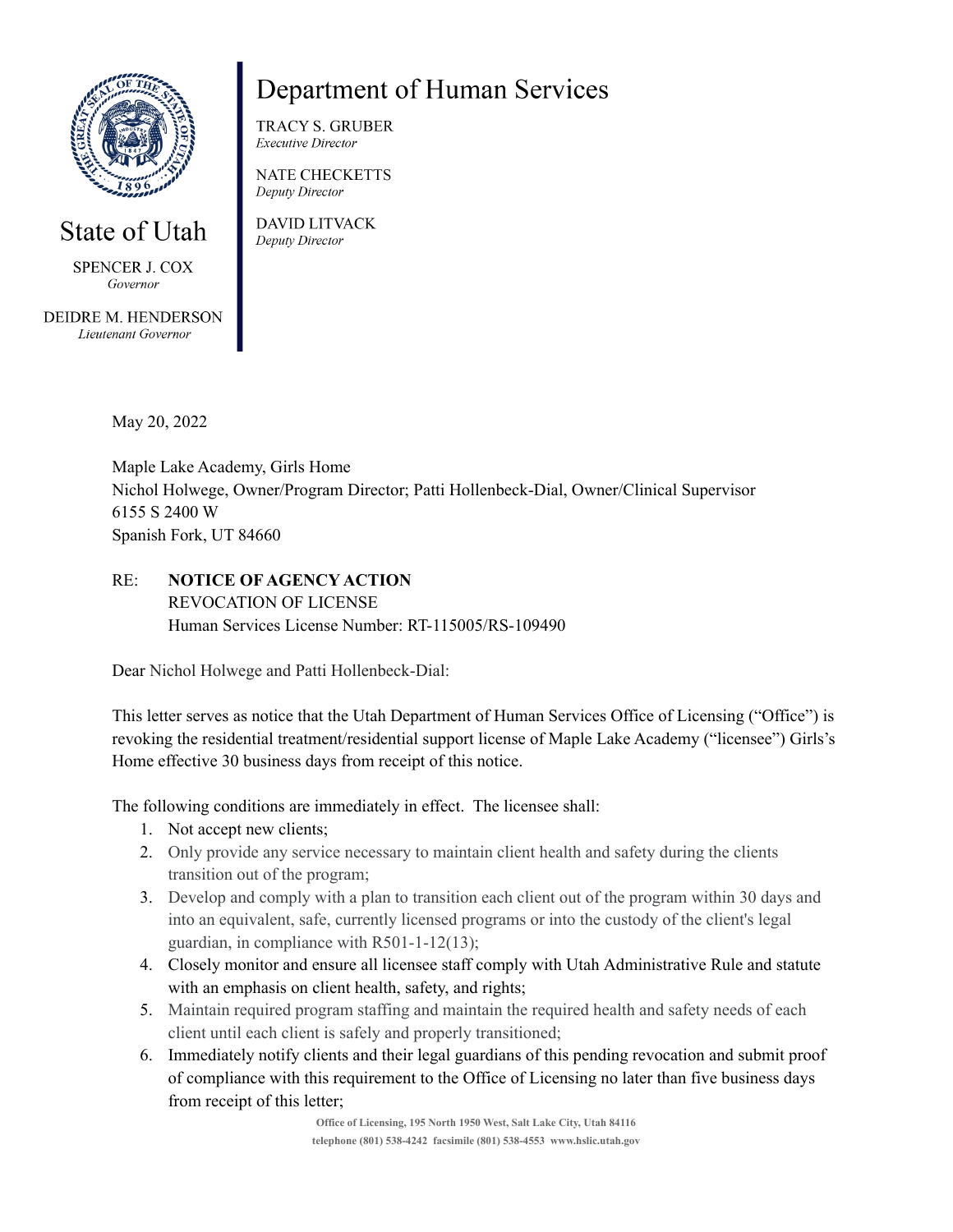- 7. Immediately post this notice on-site and on the homepage of all program operated websites, including social media pages;
- 8. Not restrict any investigative agency access to or retroactively alter any client or staff file documentation; and
- 9. Notify the Office of Licensing of how all files in the licensee's possession will be maintained for at least seven years including a declaration of who will be responsible to maintain the files.

This action is taken pursuant to the Administrative Procedures Act, Title 63G Chapter 4 and Utah Code 62A-2-112. The Office is authorized to deny, place conditions on, suspend, or revoke a license, and restrict or prohibit new admission in a program, if the program fails to comply with the licensing rules, is involved with commission of any illegal act, or fails to meet standards required to provide services and promote public trust, including by enabling the commission of abuse, neglect, exploitation, harm, mistreatment or fraud.

### **The Office of Licensing is providing notice of violations of the following Administrative Rules and/or Statutes**:

#### ● **62A-2-112. Violations -- Penalties.**

(2) The office may deny, place conditions on, suspend, or revoke a human services license, if it finds, related to the human services program:

(c) evidence of conduct adverse to the standards required to provide services and promote public trust, including aiding, abetting, or permitting the commission of abuse, neglect, exploitation, harm, mistreatment, or fraud.

#### &

#### **R501-1-27. Client Rights.**

(1) Clients have the right to:

(c) be free from potential harm or acts of violence;

(e) be free from abuse, neglect, mistreatment, exploitation, unusual or unnecessary consequences, and fraud;

&

#### **R495-876-5. Provider Code of Conduct.**

Providers and provider staff:

(c) may not abuse, neglect, harm, exploit, mistreat, or act in a way that compromises the health and safety of clients through acts or omissions, by encouraging others to act, or by failing to deter others from acting;

#### **Violation**:

- 1. On April 8, 2022, the licensee failed to seek immediate medical attention for a client that was involved in an accident in which they hit their head on the pavement, lost consciousness and had multiple vomiting episodes.
- 2. On April 9, 2022, the licensee failed to follow emergency room medical orders and permitted a client with a concussion to participate in strenuous activity.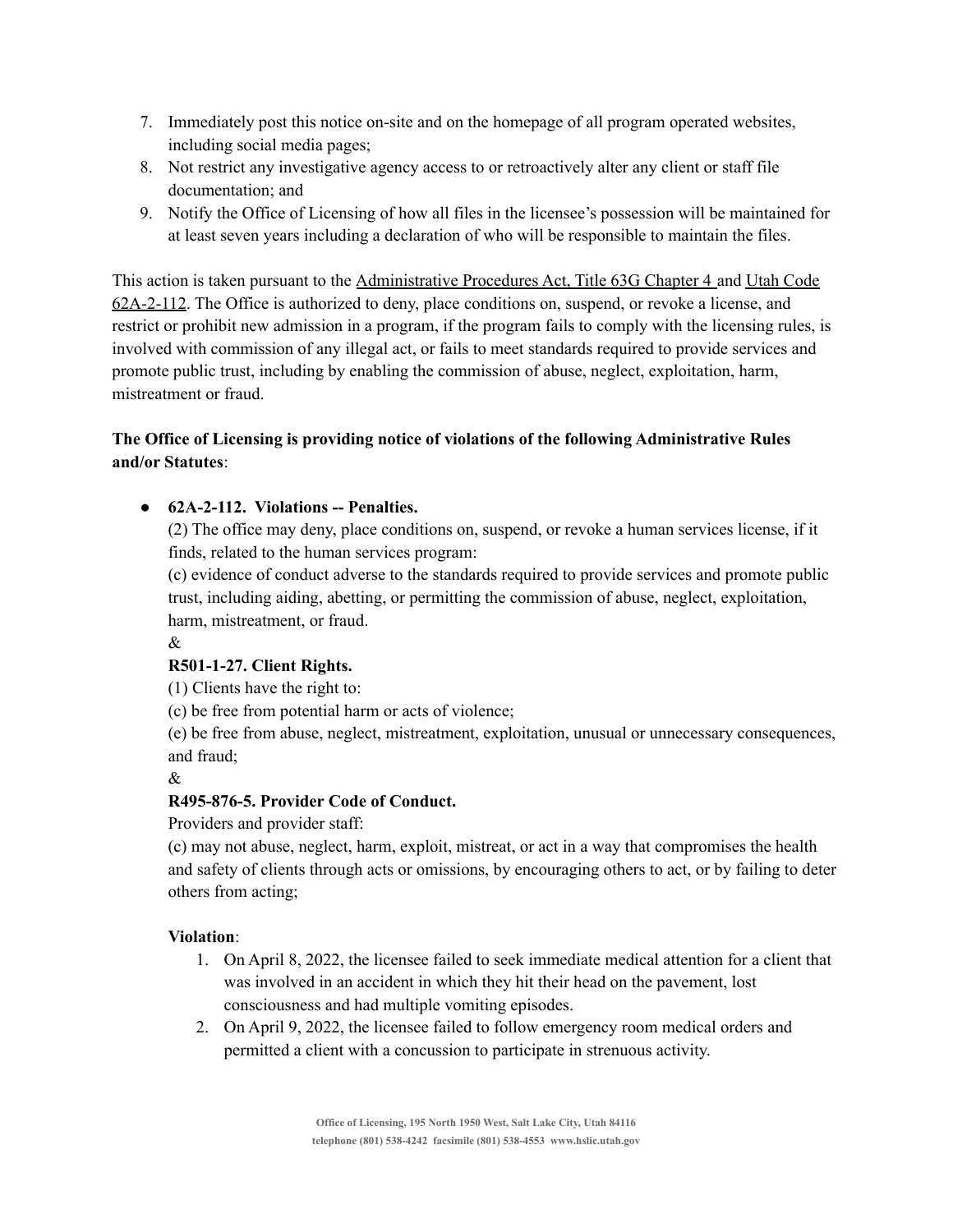#### **The Office of Licensing is providing notice of violation of the following Administrative Rule and/or Statute**:

#### **● R501-1-11. Investigations of Alleged Violations.**

(2) Licensed Program Complaints and Critical Incidents

(d) A critical incident that involves a client or on-duty staff that occurs in a licensed setting or under the direct responsibility and supervision of the program shall be reported by the licensee as follows:

(i) a report shall be made to the office within one business day;

#### **Violation(s)**:

3. On April 10, 2022, a client was transported to urgent care with reoccurring symptoms related to a concussion. The licensee did not report this critical incident to the Office of Licensing, as required by rule.

### **The Office of Licensing is providing notice of violation of the following Administrative Rule and/or Statute**:

● **R501-1-13. Program Administrative and Direct Service Requirements**

(6) Program administration shall ensure:

(h) the program provides trainings and monitors staff to ensure compliance regarding program policy and procedures including:

(i) the needs of each client;

#### **Violation(s)**:

4. The licensee's nurse failed to document ongoing medical services for a client that was involved in an accident and sustained a concussion, as required by rule.

In accordance with Utah Code 62A-2-113: "A human services program that has had its license revoked is prohibited from providing any services to clients until after a new license is issued. The Office may not grant a new license after a revocation unless the following conditions are met:

- (a) the human services program provides satisfactory evidence to the Office that the conditions upon which the revocation was based have been corrected;
- (b) the human services program is inspected by the Office and found to be in compliance with all provisions of this chapter and applicable rules;
- (c) at least five years have passed since the day on which the licensee is served with final notice that the license is revoked; and
- (d) the Office determines that the interests of the public will not be jeopardized by granting the license."

The Office of Licensing reserves the right to amend this Notice of Agency Action.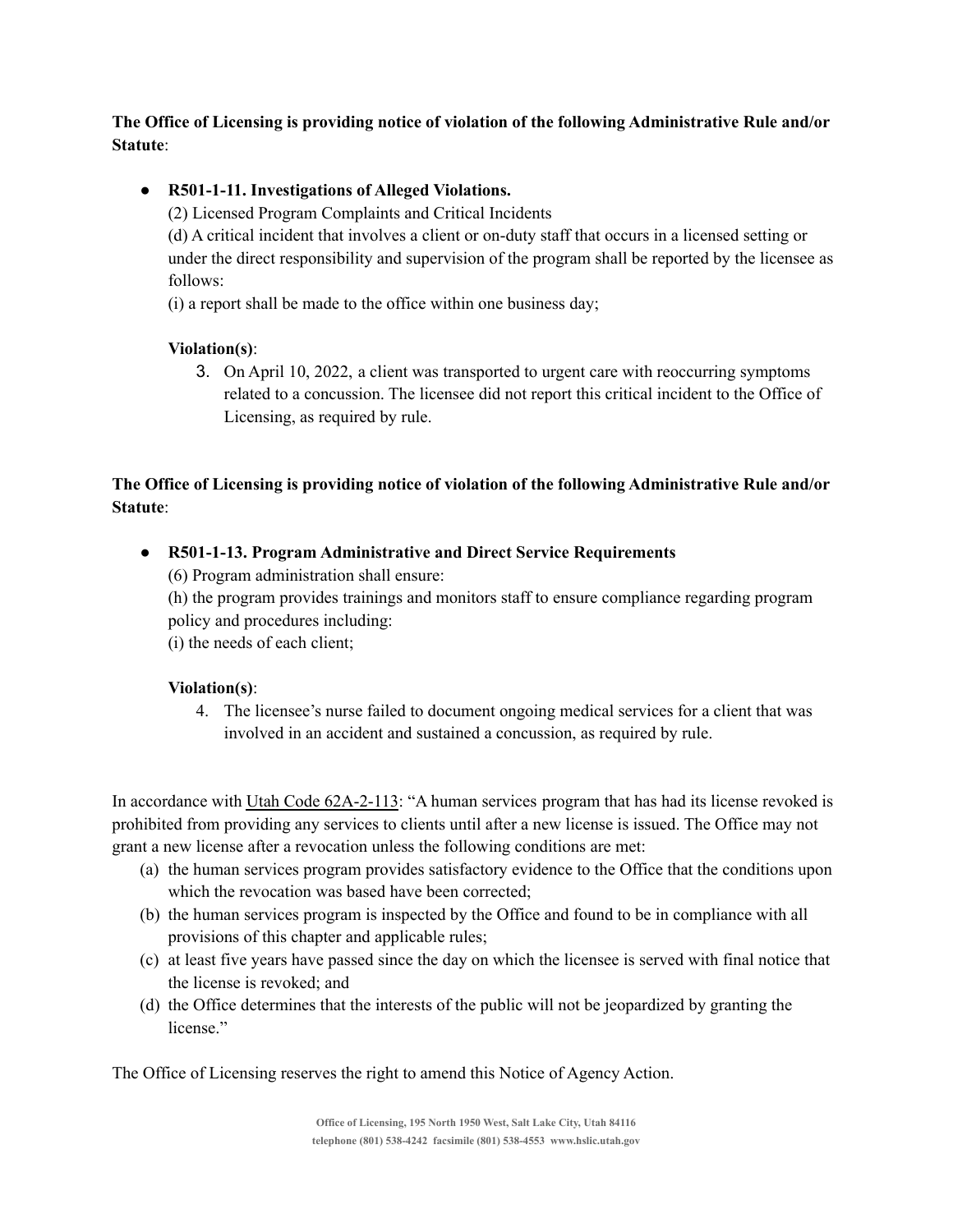In accordance with the Department of Human Services Administrative Hearing Procedures (Title 497), you may request an administrative hearing if there is a disputed issue of fact. There is no issue of fact if you present facts that on their face establish the right of the Office of Licensing to take the action, or if the facts do not conflict with the facts relied upon by the Office of Licensing in taking its action.

Pursuant to Rule 497-100, if you choose to request an administrative hearing to appeal a disputed issue of fact, you must submit your request of appeal to the Office of Licensing, in writing, within 10 working days of receipt of this letter. This adjudicative proceeding, if requested and granted, shall be conducted informally.

Pursuant to Rule 501-1-10 (l) "Pending an appeal of a revocation, suspension or conditional license that restricts admissions, licensee shall not accept any new clients as outlined on the Notice of Agency Action, or while an appeal of a Notice of Agency Action penalty is pending without prior written authorization from the Office".

You can access the 'Request for an Administrative Hearing' form in the *Facility Forms* section of our website: [www.hslic.utah.gov.](http://www.hslic.utah.gov)

All correspondence concerning this action should be addressed to:

Gayle Luciano Utah Department of Human Services Office of Licensing 195 North 1950 West Salt Lake City, Ut. 84116

Please reference the program and site name on all correspondence.

Sincerely,

Michael McDonald Director, Office of Licensing Department of Human Services 195 North 1950 West Salt Lake City, Ut. 841166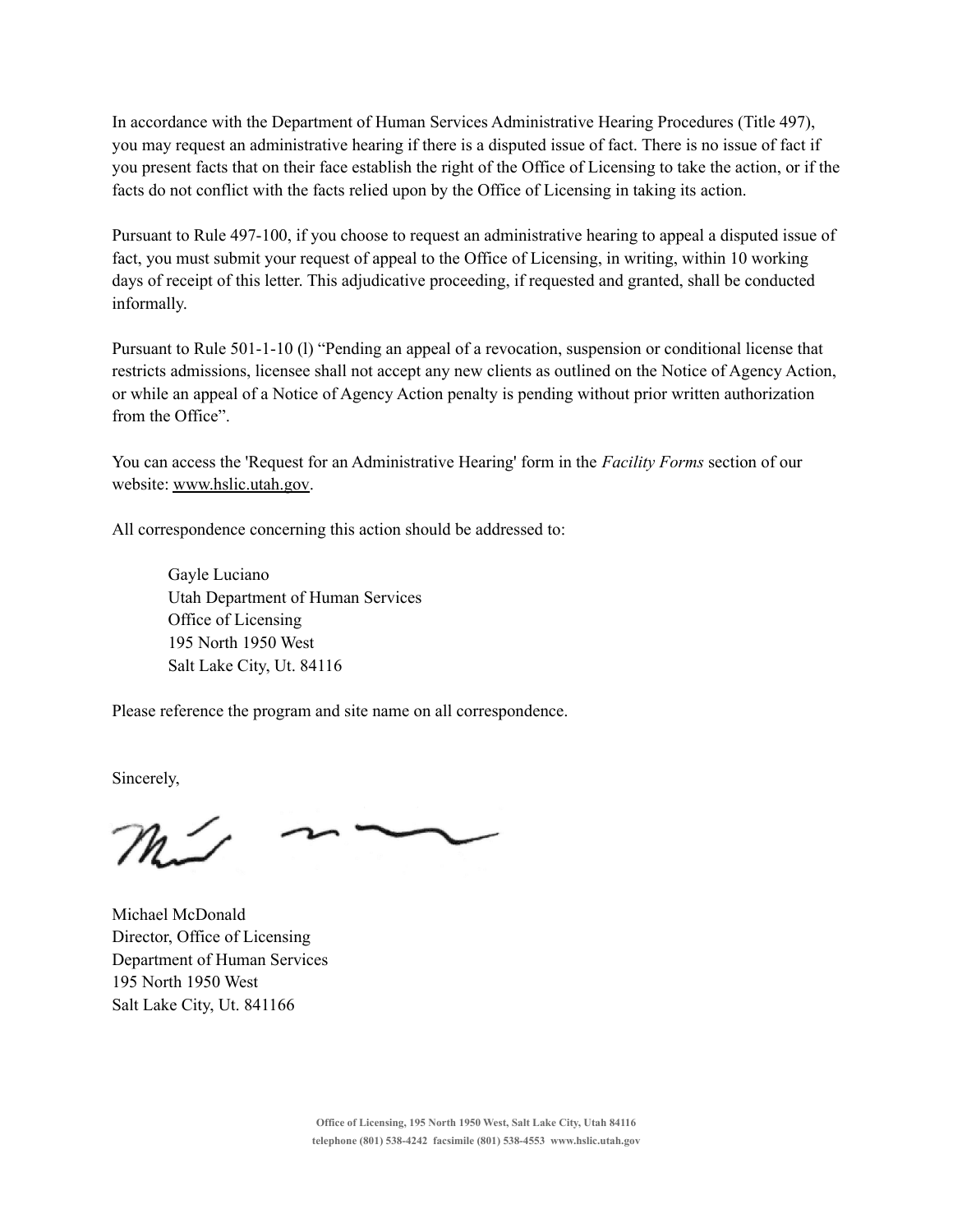Cc: Brittany Huff Assistant Attorney General Department of Health and Human Services 195 North 1950 West Salt Lake City, Ut. 84116

> Joel Hoffman Licensing Director Department of Human Services/Office of Licensing 195 North 1950 West Salt Lake City, Utah 84116

> Travis Broderick Licensing Investigations Manager Department of Human Services/Office of Licensing 195 North 1950 West Salt Lake City, Utah 84116

> Nicole Laub Licensing Investigator Department of Human Services/Office of Licensing 195 North 1950 West Salt Lake City, Utah 84116

> Jenilee Davidson Licensing Investigator Department of Human Services/Office of Licensing 195 North 1950 West Salt Lake City, Utah 84116

> Rusty Hendrickson Licensing Specialist Department of Human Services/Office of Licensing 195 North 1950 West Salt Lake City, Utah 84116

> John Ortiz Licensing Program Manager Department of Human Services/Office of Licensing 195 North 1950 West Salt Lake City, Utah 84116